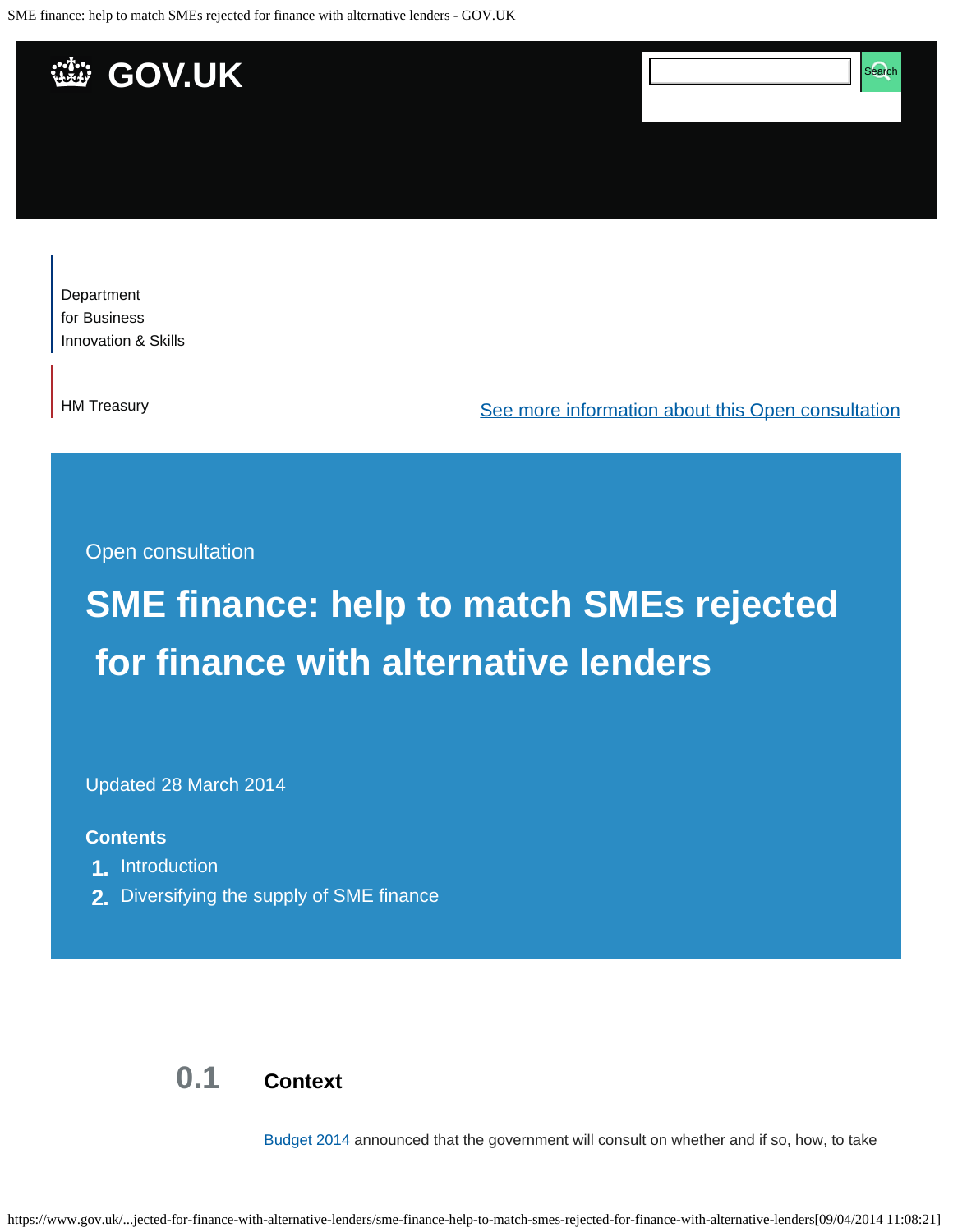legislative action to help match small and medium sized enterprises (SMEs) that have been rejected for loans with challenger banks and alternative finance providers who are looking to offer finance. The government believes that positive action in this area would be an important step to improve access to finance, and would encourage a more competitive banking sector. The consultation complements proposals, announced by the government at Autumn Statement 2013, to require banks to share information on their SME customers with other lenders through Credit Reference Agencies.

At present the largest four banks account for over 80% of UK SMEs' main banking relationships. Many SMEs only approach the largest banks when seeking finance. Although a large number of these applications are rejected - in the case of first time SME borrowers the rejection rate is around 50% - a proportion of these are viable and are rejected simply because they don't meet the risk profiles of the largest banks. There are often challenger banks and alternative finance providers with different business models that may be willing to lend to these SMEs.

Although the largest banks will sometimes refer these SMEs on (e.g. to brokers), in many cases challenger banks and other providers of finance are unable to offer finance as they are not aware of their existence and the SMEs are not aware of the existence of these alternative sources of finance. This is a market failure, of imperfect information, resulting in SMEs that are viable loan propositions not receiving the finance they need.

Some attempts have been made to address this market failure, but they are limited in scope and have been slow in achieving results. The government is committed to helping small businesses access finance, and believes that more can and should be done. The subject of this consultation is whether or not to address this market failure through a much more ambitious government intervention that would increase the amount of information that is available to challenger banks and other providers of finance about businesses seeking finance, but which are rejected for finance by the major banks. The consultation asks whether this government intervention is needed and, if so, for views on how the government should deliver this, including via a preferred option of referral to private sector platforms.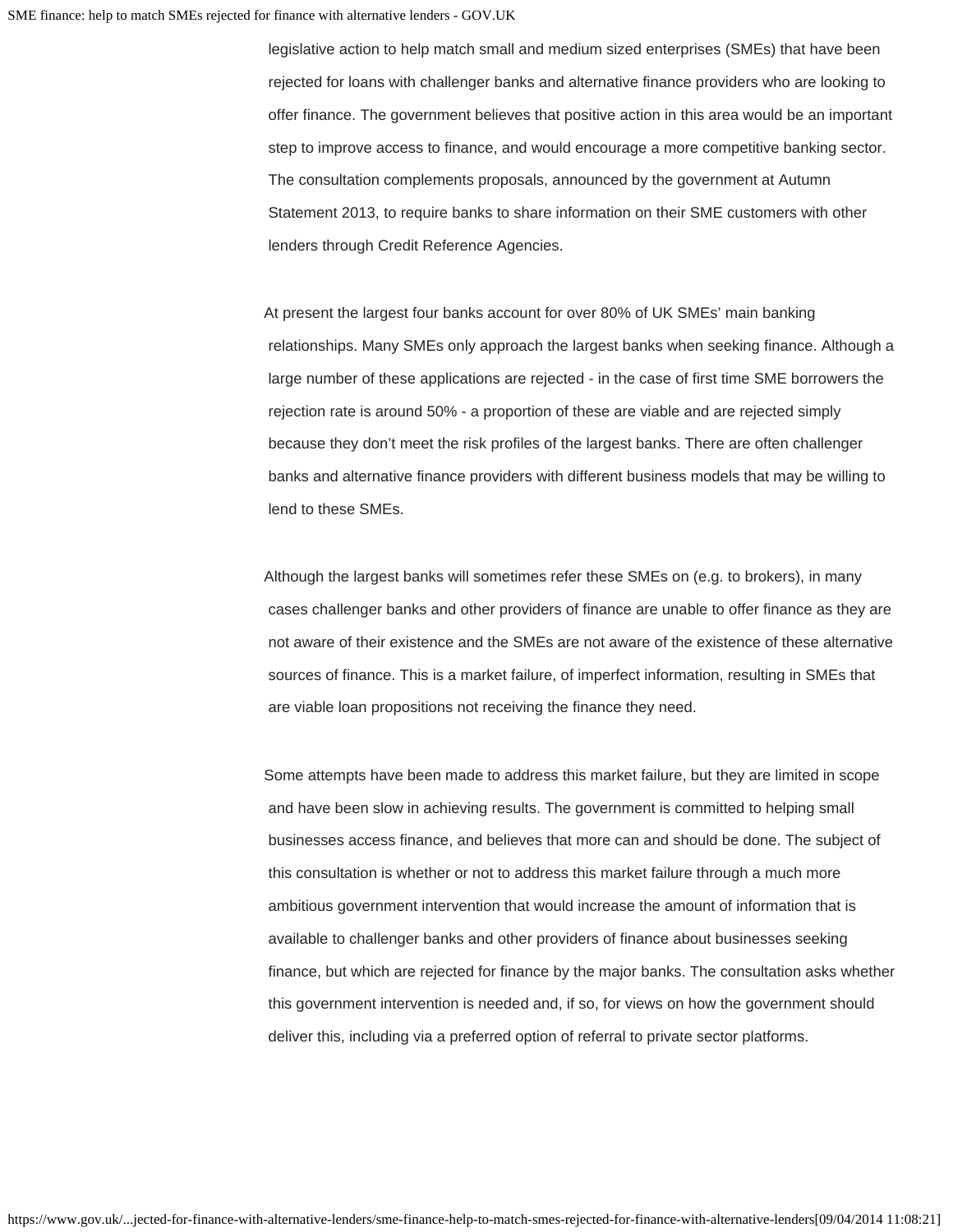### **Introduction**

<span id="page-2-0"></span>**1.**

The government is committed to fostering a strong, diverse and competitive banking sector to ensure that UK consumers and the economy can benefit from high quality banking products and services at efficient prices. One of the impacts of the financial crisis has been an increase in the level of concentration in the UK banking market, including the market for SME lending. At present the largest four banks account for over 80% of UK SMEs' main banking relationships. The government believes that such high concentration levels are bad for consumers and business and is determined to see a step change in competition in the UK banking market and make it easier for alternative and innovative finance providers to enter and compete in this marketplace.

The government has already taken significant steps to address the situation. Interventions have included:

| Levelling the<br>playing field<br>by removing<br>distortions in<br>the market<br>that favour<br>large,<br>incumbent<br>banks | The government legislated through the Banking Reform Act to ring-fence banking<br>services and increase banks' capacity to absorb losses. Introducing ring-fencing<br>and measures on loss absorbency are key steps in helping to create the right<br>environment for competition in banking to flourish.              |
|------------------------------------------------------------------------------------------------------------------------------|------------------------------------------------------------------------------------------------------------------------------------------------------------------------------------------------------------------------------------------------------------------------------------------------------------------------|
| Reducing<br>barriers to<br>entry and<br>expansion in<br>the banking<br>sector                                                | In July 2012, the Chancellor of the Exchequer asked the Financial Services<br>Authority (FSA) to conduct a Review of Barriers to Entry and Expansion in the<br>banking sector which resulted in major changes to the capital requirements for<br>new banks, making it easier for them to enter the market and compete. |
| Creating a<br>new<br>competition-<br>focused<br>regulator for<br>payment<br>systems                                          | To ensure that smaller banks and non-bank providers can get fair access to<br>payments systems, helping drive innovation and choice for consumers. The<br>government legislated through the Banking Reform Act to create the new<br>regulator, which will be incorporated in April 2014.                               |
| Making it<br>easier for                                                                                                      | Through the launch of the new 7 day switching service. This has already had a<br>positive effect, with a 17% increase in switching in Q4 2013 in comparison to Q4                                                                                                                                                      |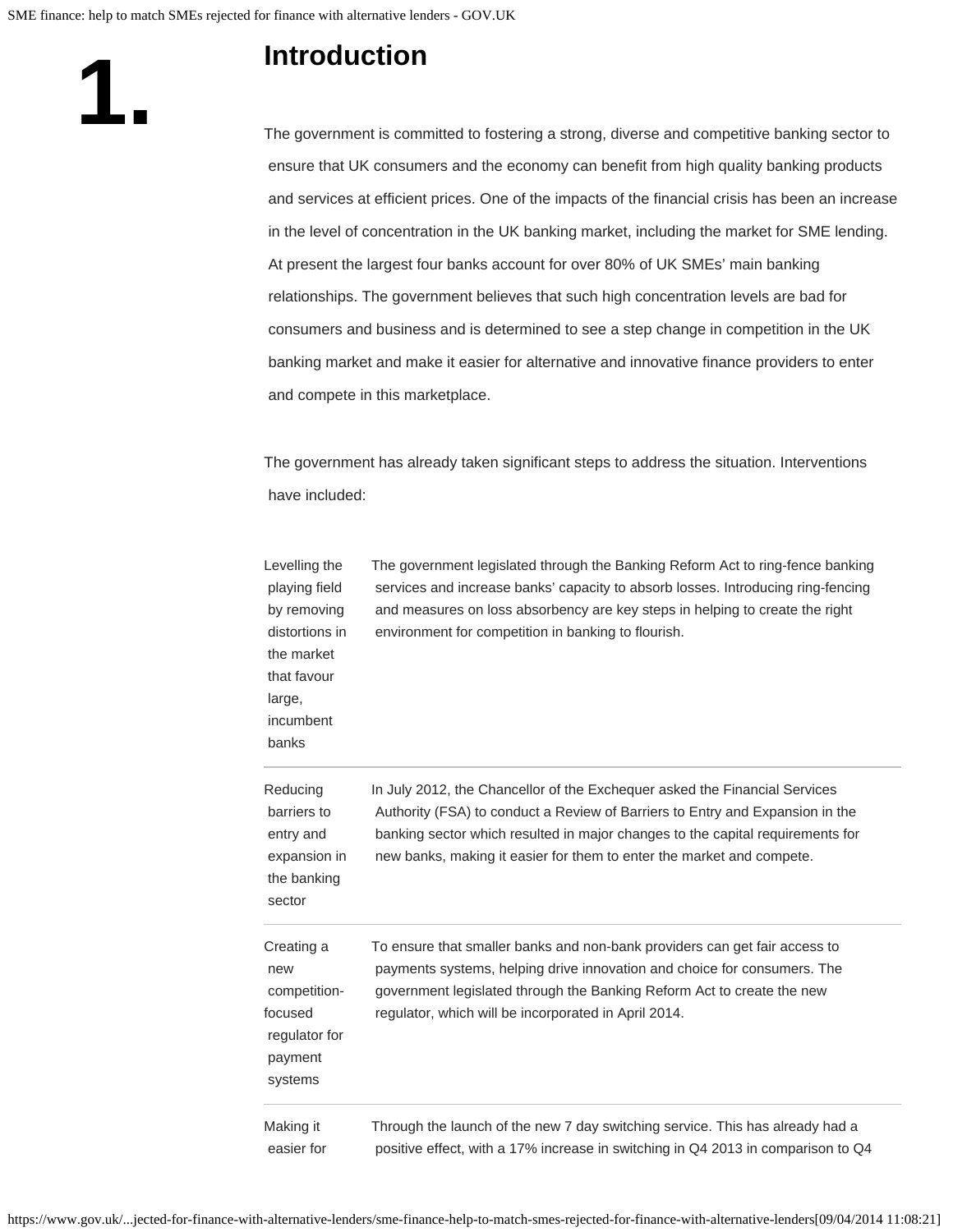#### SME finance: help to match SMEs rejected for finance with alternative lenders - GOV.UK

| consumers<br>to move<br>their bank<br>accounts to<br>a provider<br>that meets<br>their needs | 2012.                                                                                                                                                                                                                                                                                                                                                                                                                                                                                                                              |
|----------------------------------------------------------------------------------------------|------------------------------------------------------------------------------------------------------------------------------------------------------------------------------------------------------------------------------------------------------------------------------------------------------------------------------------------------------------------------------------------------------------------------------------------------------------------------------------------------------------------------------------|
| Improving<br>transparency                                                                    | Through a voluntary agreement with the major lenders to publish bank-by-bank<br>lending data across 10,000 postcodes, enabling smaller lenders, both banks and<br>non-banks, to see where lending is low and pursue new business in these areas.                                                                                                                                                                                                                                                                                   |
| Creating the<br>right<br>regulatory<br>environment<br>to foster<br>competition               | The Financial Conduct Authority (FCA), created through the Financial Services<br>Act 2012, has been given a powerful mandate to promote effective competition in<br>the interests of consumers, and a duty to consider competition in pursuing its<br>consumer protection and market integrity objectives. The government also<br>legislated in the Banking Reform Act to further enhance the competition powers<br>of the FCA and to provide the Prudential Regulation Authority (PRA) with an<br>explicit competition objective. |
| Increase the<br>supply and<br>the diversity<br>of funding<br>for SMEs                        | In October 2013 the government launched the British Business Bank to supply<br>funding and guarantees to providers of finance for SMEs. The institution<br>generated £660 million of new lending and investments in 2013 and is projected<br>to double this in 2014 and again in 2015.                                                                                                                                                                                                                                             |

The government announced at Autumn Statement 2013 that it would consult on proposals to require banks to share information on their SME customers with other lenders through Credit Reference Agencies (CRA). The government launched this consultation on 26 December 2013 and intends to legislate as soon as parliamentary time allows. The proposals are intended to improve the ability of challenger banks and alternative finance providers to conduct accurate SME credit scoring and, by levelling the playing field between providers, make it easier for SMEs to seek a loan from a lender other than their bank. A better understanding of the SME sector should also stimulate competition and innovation in SME lending, improving the cost and quality of services offered.

Building on this policy, the government then announced, in Budget 2014, that it would issue a consultation on matching rejected SME loan applicants with alternative providers of finance. This consultation document therefore asks whether the government should legislate to help match SMEs that have been rejected for loans with challenger banks and alternative finance providers who are looking to offer finance. The consultation also asks questions about the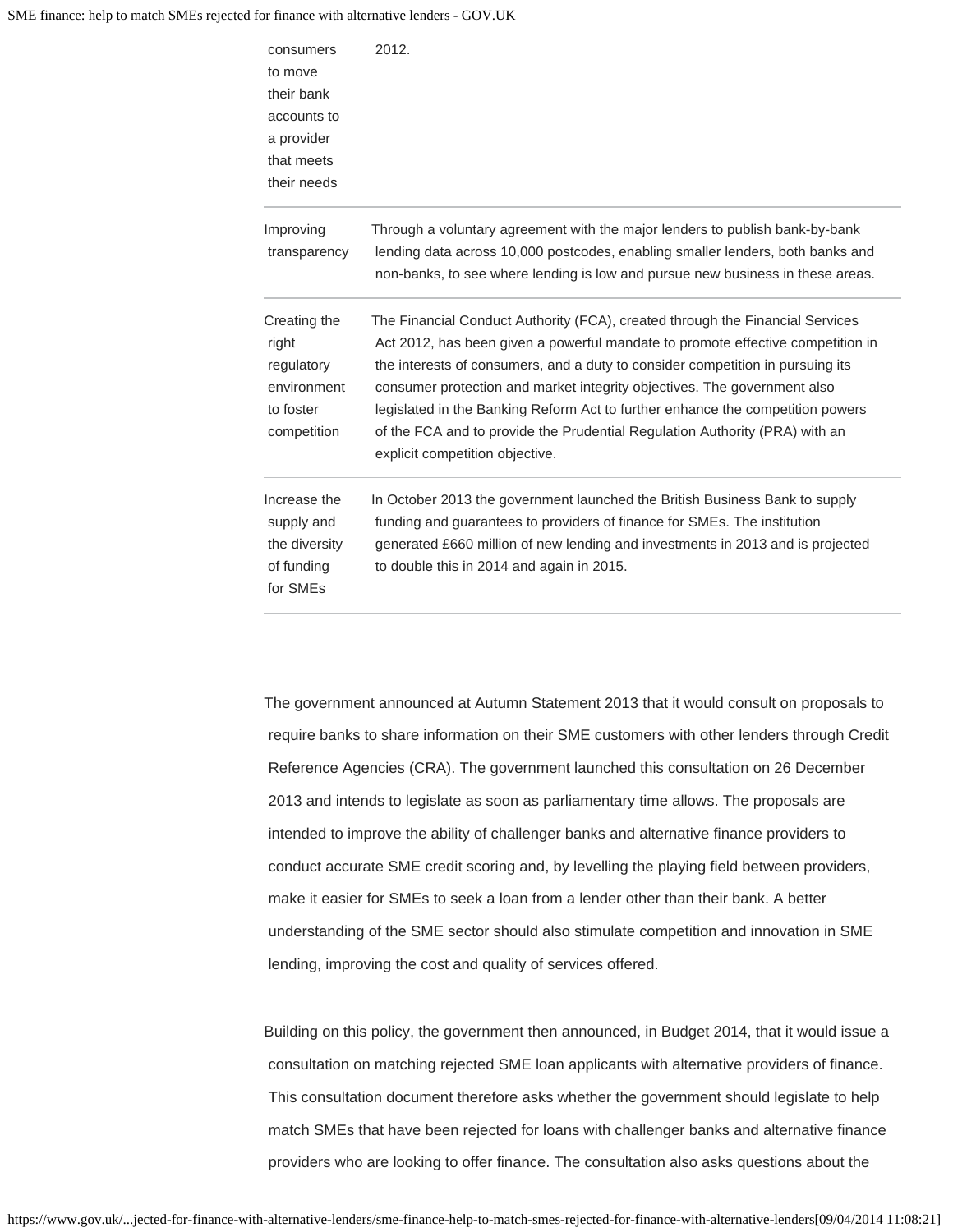mechanics of delivering such a measure, if the government decided to legislate, and sets out the government's preferred approach of requiring banks to refer details of SMEs that have been rejected for loans to a platform or platforms so that they can be accessed by challenger banks and other providers of finance.

This measure is designed to work together with the government's intervention on SME credit data to drive a significant change in the way that SMEs access credit in the UK. If the outcome of this consultation leads to a decision to require banks to share details of SME applicants who are turned down for a loan, then an alternative provider will not only be able to identify SMEs that are seeking finance but, with an SMEs permission, will be able to quickly and accurately assess credit quality and make a lending decision. This will drive competition in the SME lending market leading to better outcomes for SMEs who have been struggling to access the finance they need from the big banks.

### **1.1 Supporting evidence**

The evidence that a government intervention is needed to help match SMEs who are seeking finance with credit providers who are looking to offer finance has been steadily building. Anecdotal evidence has long suggested that most SMEs only approach the largest banks – who account for over 80% of UK SMEs' main banking relationships – when seeking finance. The question was tested in the recent Department of Business, Innovation and Skills (BIS)/BMG Research study<sup>1</sup> which estimated that the majority (71%) of businesses who seek funding only approach one provider. The study also noted that in more than half of all cases,

Although the largest banks will sometimes refer these SMEs on, in particular to brokers, this is not happening systematically. And although there are challenger banks and other providers of finance that may be willing to make a loan, most SMEs do not consider these alternatives and the challenger banks and other finance providers do not currently have a way to identify which SMEs are seeking finance. The BIS/BMG Research study found that 37% of businesses appear to give up their search for finance and cancel their spending plans after their first rejection.

<span id="page-4-0"></span>the provider the SME approaches will be their main bank.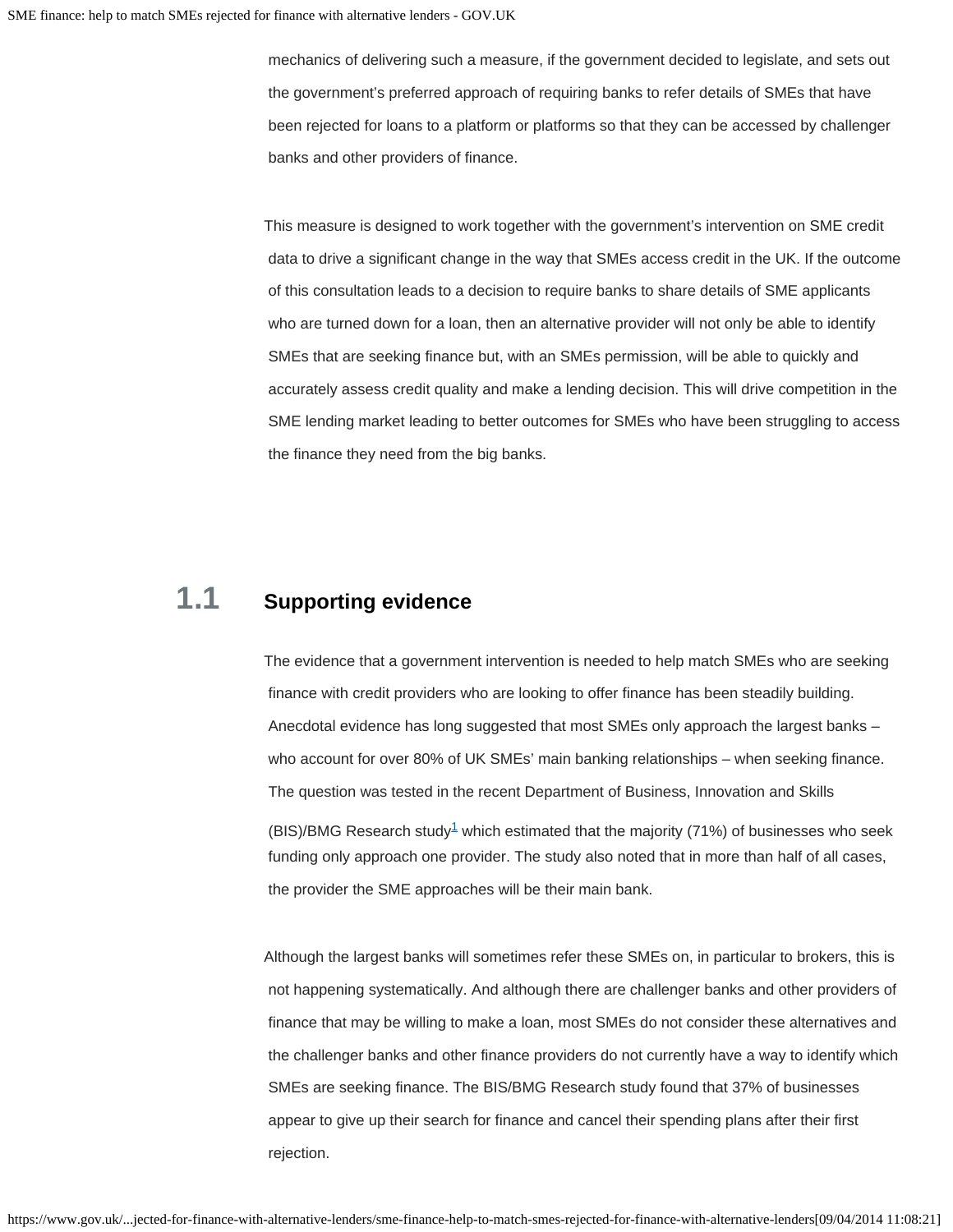Some efforts have been made to address this problem. In 2010 the major banks committed in the British Bankers' Association Finance Taskforce Report, Supporting UK Business, to signpost alternative sources of finance, giving customers helpful information and advice if a loan is declined and raising awareness about the financial solutions they should consider. Building on this commitment, the government worked with the British Bankers' Association (BBA) and the major banks to pilot a voluntary referral system with Community Development Finance Institutions (CDFIs). The referral system allows the major banks to refer viable businesses to which they are unable to offer finance to CDFIs. CDFIs can then assess whether they are able to offer finance.

While some progress has been made, these interventions are limited in scope and have been slow in achieving results. The BIS/BMG Research study found that only 6% of SMEs declined for loans are referred to alternative funding by their bank, and just a further 11% are offered alternative funding or advice. Furthermore the National Association of Commercial Finance Brokers point to the still widespread perception that high street banks are the only source of funding for small businesses. Challenger banks and alternative finance providers also continue to note that they lack information about SMEs seeking finance. This market failure of imperfect information is therefore still impeding the efforts of challenger banks and alternative finance providers to help to offer the finance the SMEs need.

This consultation asks whether or not to address this market failure through a much more ambitious legislative government intervention to help match SMEs that have been rejected for loans with challenger banks and alternative finance providers who are looking to offer finance.

<span id="page-5-0"></span>**2.**

### **Diversifying the supply of SME finance**

When an SME is rejected for finance by a major bank, there are a number of steps the SME can, but often doesn't, take. For example, an SME may choose to speak to another finance provider, use the Appeals Process to have the decision reviewed, or approach a commercial broker who can then seek finance on the SMEs behalf. Alternatively, the SME may be referred by the bank to a commercial broker, to another type of specialist financier who covers the type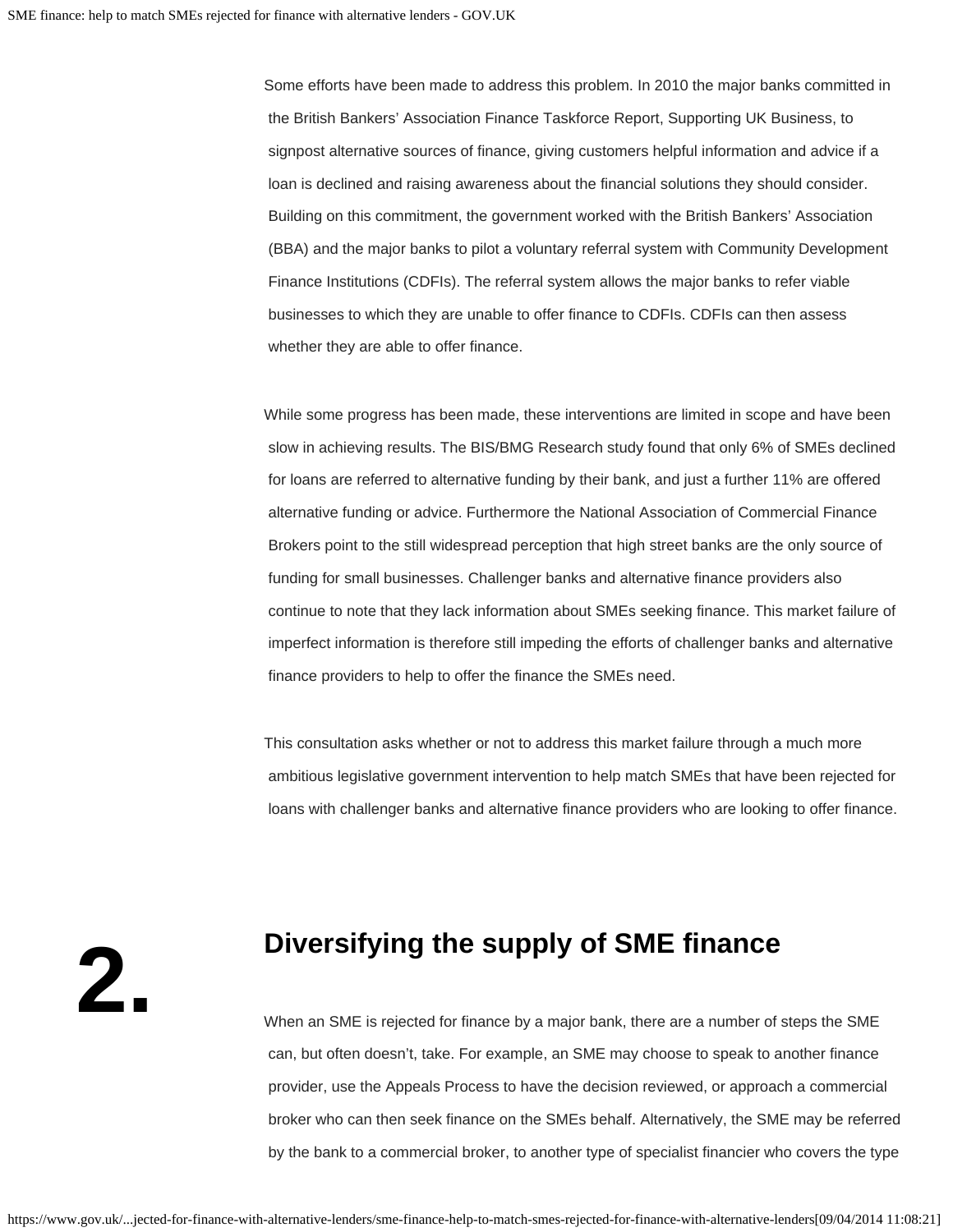of finance the SME needs, or to a CDFI under the BBA's voluntary agreement.

Despite this, as set out in Chapter 1, referral levels have been low. Given that previous selfregulatory efforts by the major banks have not led to an effective system of referrals, the government believes there may be a case for using legislation to mandate a flow of information on rejected SME loan applications. The government's preferred approach is that rejected loan applications would be referred from a bank to a 3rd party platform or platforms that would be accessible to other lenders. The government would like to ensure that any intervention it makes complements existing private sector referral arrangements, by increasing the flow of information about SMEs rejected for finance to challenger banks and alternative providers of finance.

#### **Question 1**

Do you agree that the government should create a mandatory process, as outlined above, to help match SMEs that are seeking finance with credit providers who are looking to offer finance?

The remainder of this consultation asks, if you agree with this proposition then:

- Which parts of the market should be covered?
- What information should be shared?
- How should information be shared?
- Who would be able to access this information?

### **2.1 Which parts of the market should be covered?**

If, following the consultation, the government decides to mandate that banks must refer details of declined loan applications, it will need to consider whether the requirement will apply to all providers of SME credit or whether some smaller providers should be exempt from sharing this information, in order not to impose any unnecessary burdens on smaller SME lenders. Also given that the banks are in most cases the first port of call for SMEs looking for a loan,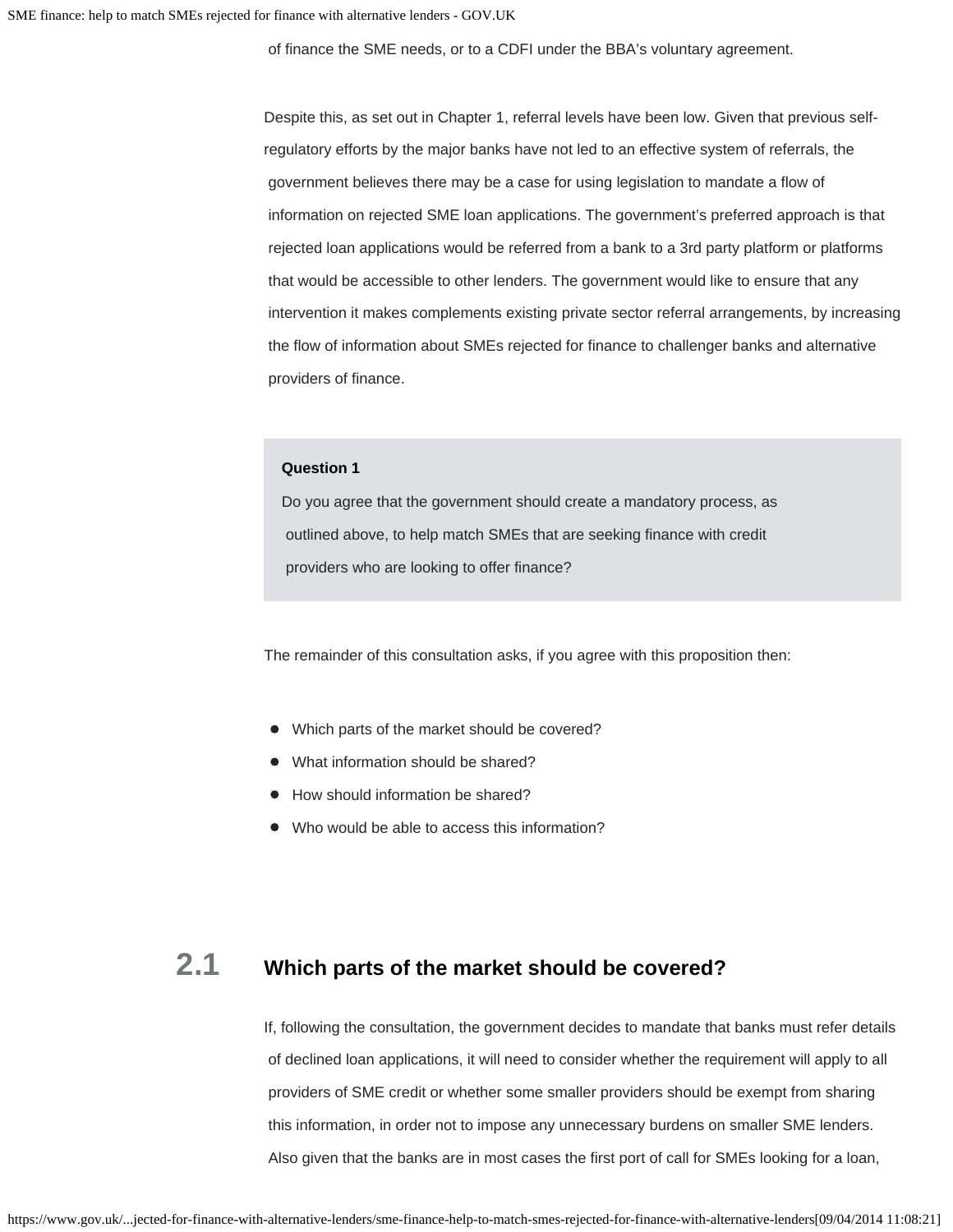the government needs to consider whether the obligation to share information should be limited to finance providers with a banking licence or whether other non-bank providers of credit should also be included.

#### **Question 2**

Should any requirement to share information on rejected loans apply to all SME credit providers or should there be exemptions for smaller providers and/or providers without a banking licence?

### **2.2 What information should be shared?**

If the government were to mandate the supply of such information, it would also need to deal with privacy and data sharing concerns by ensuring that such information could be shared only where the SME has given permission for this to happen.

#### **Question 3**

Do you agree that information about rejected SME loans should only be shared where an SME gives its permission?

#### **Question 4**

Do you think there should be additional protections in place to secure the data about rejected SME loans and what form would these take?

It is important that any information provided, alongside credit data from the Credit Reference Agencies, would enable challenger banks and alternative finance providers to reach an informed decision about whether they are able to offer SMEs finance. The government proposes that this information will therefore need to include as a minimum reference to the SME's name, business type and loan request parameters.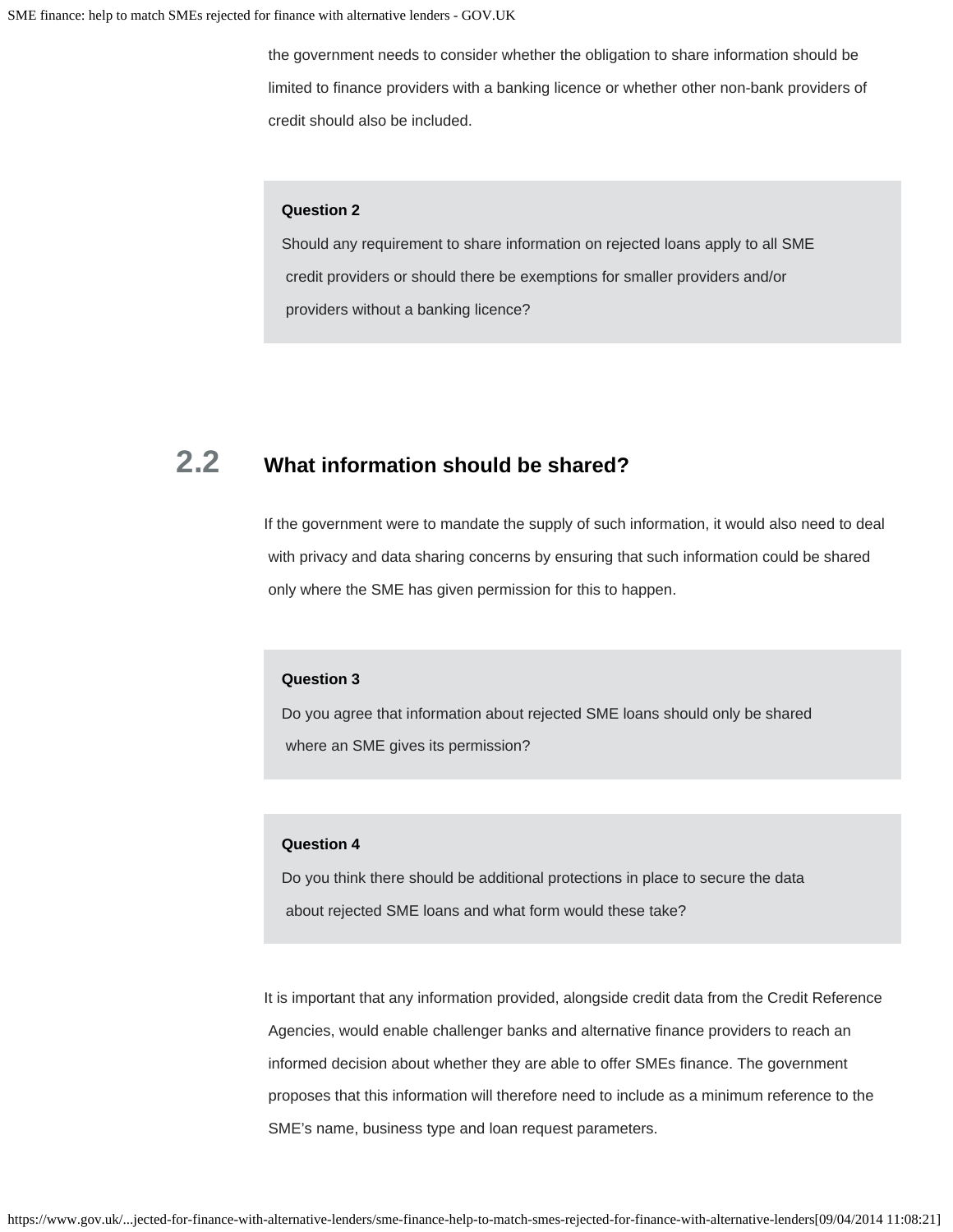#### **Question 5**

What information do you think banks rejecting SME applications for finance should be required to provide? Do you agree that this should include information about the SME's name, business type, and loan request parameters?

It is also necessary to consider which types of finance applications should be part of mandatory information sharing. The government is of the view that, as a minimum, applications for SME business loans would be covered. However, the government also wants to consider whether other types of business finance application to the major banks would be eligible for referral.

#### **Question 6**

Do you think there other types of finance applications that should be included in addition to SME business loan applications? If you think other types of finance applications should be included, please supply the reasons for your answer.

### **2.3 How should information be shared?**

If the government legislates to require that the major banks must share information about rejected SME loan applications, subject to the SMEs permission to do so, a decision must be taken about how the information should be shared.

The government's preferred approach is that this information would be provided to designated private sector platforms. Lenders and commercial finance brokers would then be able to access the information about the SME directly from the platform and consider whether they could offer the SME a loan. The platforms could be designated by the Treasury on advice from the British Business Bank. Designation decisions would be based on a defined set of criteria. The government envisages that one or more private sector companies would provide the platforms, and that a market would develop between platforms competing for business based on the service they offer.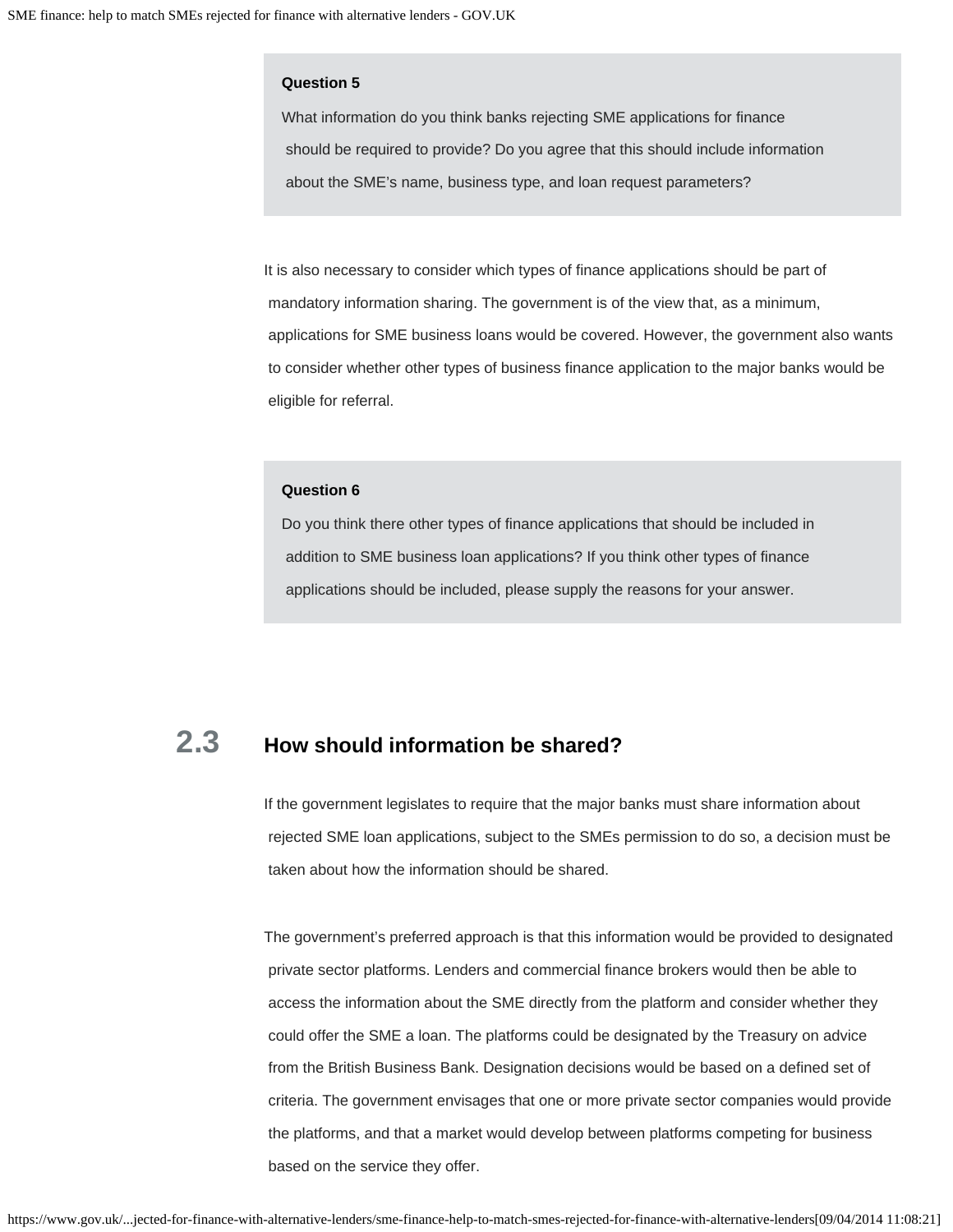#### **Question 7**

Do you agree that information about SMEs rejected for finance should be referred on to private sector platforms? If you agree, how would this work alongside existing private sector referral arrangements?

#### **Question 8**

What factors would promote the development of a market of competing platforms?

#### **Question 9**

If you agree that rejected loan information should be referred (to a platform, or somewhere else), how do you think compliance with this requirement should be reported and then enforced?

#### **Question 10**

What criteria should be used for designating platforms? How should ongoing adherence to these criteria be monitored?

# **2.4 Who will be able to access this information?**

Improving access to information about SMEs seeking finance would give challenger banks and alternative finance providers greater opportunity to offer finance. Coupled with the government's announcement on SME credit data, which will enhance challenger banks and alternative finance providers' capability to assess the level of risk attached to particular loans, this will constitute a major step forwards in levelling the playing field between the major banks and smaller players in the SME lending market.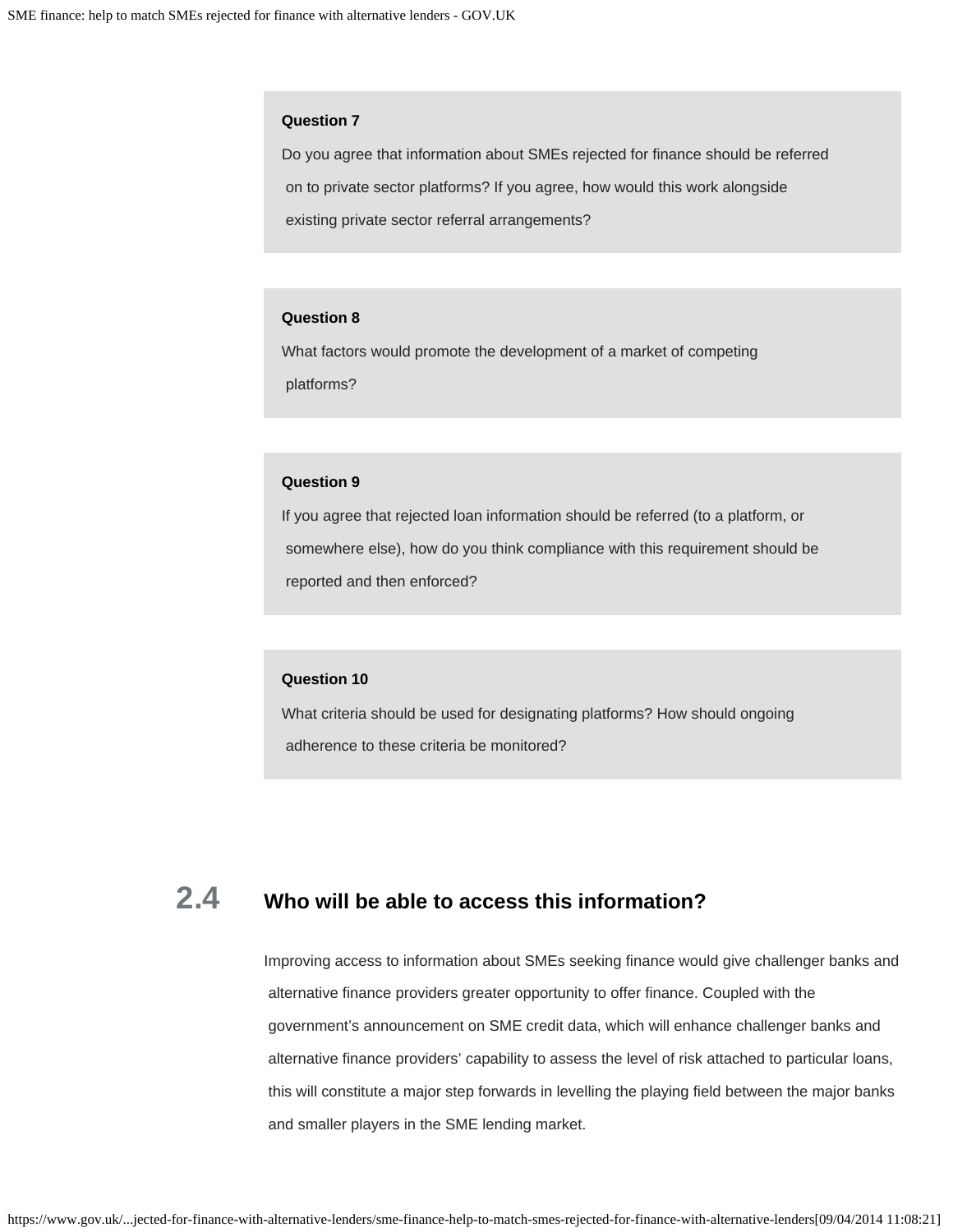The government therefore proposes that all of the data shared about rejected SME loan applications would be made available to all providers of SME credit, commercial finance brokers, accountants and advisers.

#### **Question 11**

Do you agree that all of the information that is made available should be accessible to all providers of SME credit? Do you agree that the information should also be available to commercial finance brokers, accountants and advisers?

#### **Question 12**

Are any additional protections and reporting requirements or restrictions needed to ensure SMEs are protected from issues such as poor advice, malpractice and mis-selling?

1. SME Journey Towards Raising Finance, BMG Research Report on behalf of the Department for Business, Innovation and Skills (2013[\)](#page-4-0)

<span id="page-10-0"></span>Is there anything wrong with this page?

### **Services and information**

### **Departments and policy**

| Driving and transport        | <b>Benefits</b>               | How government works |
|------------------------------|-------------------------------|----------------------|
| Businesses and self-employed | <b>Employing people</b>       | Departments          |
| Passports, travel and living | <b>Education and learning</b> | Worldwide            |

https://www.gov.uk/...jected-for-finance-with-alternative-lenders/sme-finance-help-to-match-smes-rejected-for-finance-with-alternative-lenders[09/04/2014 11:08:21]